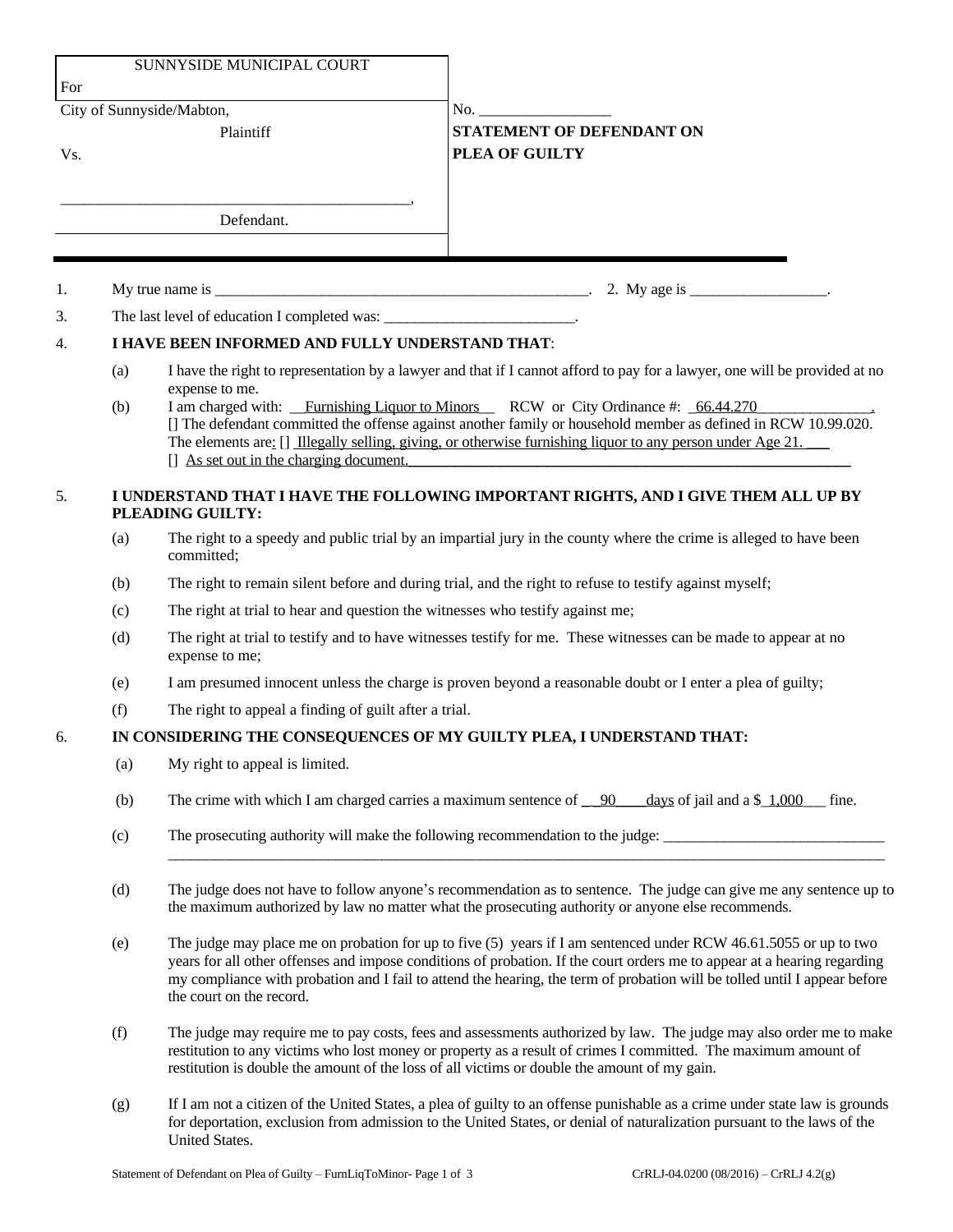## *NOTIFICATION RELATING TO SPECIFIC CRIMES: IF ANY OF THE FOLLOWING PARAGRAPHS APPLY, THE BOX SHOULD BE CHECKED AND THE PARAGRAPH INITIALED BY THE DEFENDANT.*

- [ ] h The crime of \_\_\_\_\_\_\_\_\_\_\_\_\_\_\_\_\_\_\_\_ has a mandatory minimum sentence of \_\_\_\_\_\_\_\_\_\_\_\_\_\_\_\_ days in jail and \$\_\_\_\_\_\_\_\_\_\_\_\_ fine plus costs and assessments. The law does not allow any reduction of this sentence.
- [ ] i This plea of guilty will result in suspension or revocation of my driving license or privilege by the Department of Licensing for a minimum period of \_\_\_\_\_\_\_\_, or longer based upon my record of conviction. This period may not include suspension or revocation based on other matters.
- [ ] j I understand that RCW 46.20.265 requires that my driver's license be revoked if (a) the current offense is a violation under RCW chapter 69.41(Legend drug), 69.50 (VUCSA), or 69.52 (Imitation drugs), and I was under the age of 21 at the time of the offense **OR** (b) the current offense is a violation under RCW 9.41.040(unlawful possession of firearm), and I was under the age of 18 at the time of the offense **OR** (c) the current offense is a violation under RCW chapter 66.44(alcohol), and I was under the age of 18 at the time of the offense, **AND** if (a), (b), or (c) applies, the court finds that I previously committed an offense while armed with a firearm, an unlawful possession of a firearm offense, or an offense in violation of chapter 66.44, 69.41, 69.50, or 69.52 RCW.
- $\lceil \cdot \rceil$  If I am convicted under RCW 26.50.110, for a violation of a domestic violence protection order issued under chapter 26.50 RCW. The court shall impose a mandatory fine of \$15. RCW 26.50.110.
- [ ] l I may not possess, own, or have under my control any firearm, and under federal law any firearm or ammunition, unless my right to do so is restored by the court of record that ordered the prohibition on possession of a firearm or the Superior Court in Washington state where I live, and by a federal court if required. I must immediately surrender any concealed pistol license.
- [ ] m If this crime involves a drug offense, my eligibility for state and federal education benefits will be affected. 20 U.S.C. § 1091(r).
- [  $\ln$  This plea of guilty is considered a conviction under RCW 46.25.010 and I will be disqualified from driving a commercial motor vehicle. RCW 46.25.090. I am required to notify the Department of Licensing and my employer of this guilty plea within 30 days after the judge signs this document. RCW 46.25.030.
- [ ] o If this crime involves sexual misconduct with a minor in the second degree, communication with a minor for immoral purposes, or attempt, solicitation or conspiracy to commit a sex offense, or a kidnapping offense involving a minor, as defined in RCW 9A.44.130, I will be required to register with the county sheriff as described in the "Offender Registration" Attachment.
- [ ] p Pursuant to RCW 43.43.754, if this crime is an offense which requires sex or kidnapping offender registration, or is one of the following offenses, assault in the fourth degree with sexual motivation, communication with a minor for immoral purposes, custodial sexual misconduct in the second degree, failure to register, harassment, patronizing a prostitute, sexual misconduct with a minor in the second degree, stalking, or violation of a sexual assault protection order granted under chapter 7.90 RCW, I will be required to have a biological sample collected for purposes of DNA identification analysis, unless it is established that the Washington State Patrol crime laboratory already has a sample from me for a qualifying offense.
- [ ] q *Travel Restrictions:* I will be required to contact my probation officer, the probation director or designee, or the court if there is no probation department, to request permission to travel or transfer to another state if I am placed on probation for one year or more and this crime involves: (i) an offense in which a person has incurred direct or threatened physical or psychological harm; (ii) an offense that involves the use or possession of a firearm; (iii) a second or subsequent misdemeanor offense of driving while impaired by drugs or alcohol; (iv) a sexual offense that requires the offender to register as a sex offender in the sending state. I understand that I will be required to pay an application fee with my travel or transfer request.
- 7. I plead guilty to the crime(s) of Furnishing Liquor to Minors as charged in the complaint(s) or citation(s) and notice. I have received a copy of that complaint or citation and notice. [ ] The complaint or citation and notice was orally amended and I waive filing of a written amended complaint or citation and notice.